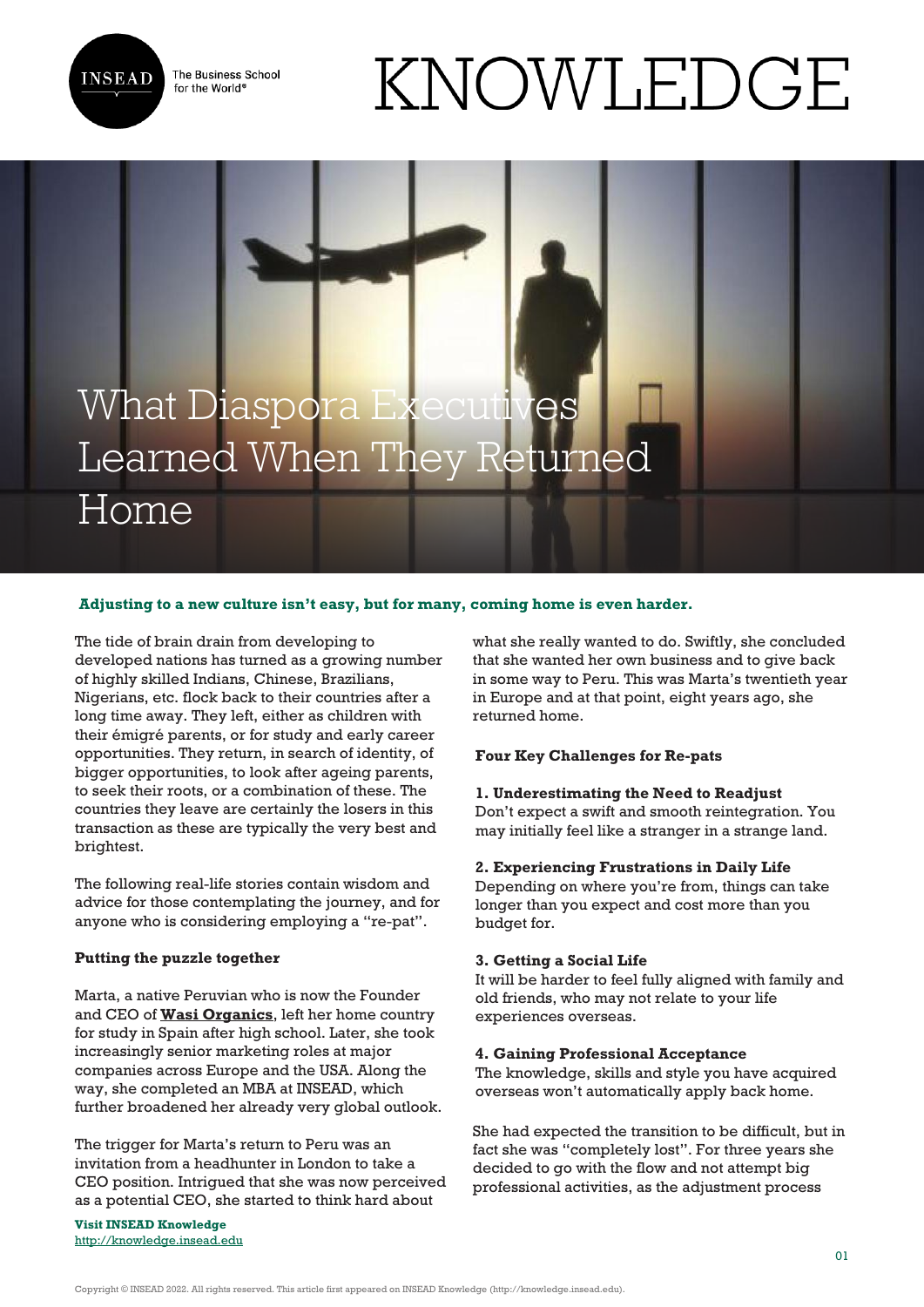was "just too much". Her three biggest challenges? "Getting a satisfying job" (never happened), "Engaging the kids and settling them" (achieved, but easier for one than the other) and "getting a social life" (not as easy as expected). At last, the final puzzle piece fell into place: she created her own "not just for profit" company. Her "giving back" consists of working with small farmers to create excellent organic food products, taking advantage of Peru's extraordinary biodiversity and environmental purity.

Despite Marta's 20 years of experience, she had to fine-tune her skills to "unimaginable" levels and, coming from abroad, it was a big stretch culturally. She hints at the bureaucracy and highlights the difficulty of dealing with people who say yes but don't follow through. Another hindrance has been her direct, no-nonsense and demanding personality—which served her well in prior roles. She believes her company could not have survived this long had she not had a much "softer" business partner. And Marta has found ways to soften her own approach without compromising her grit and resilience.

Marta is open to future social entrepreneur opportunities and ultimately plans to split her time between Peru and Europe. She anticipates that her children will study, and eventually settle, in Europe.

Her advice to those contemplating a return to Peru is to practice yoga and meditation! She emphasises that trying to change everything does not work. There is a huge grey area between imposing one's will and giving up completely, she asserts.

# **"Yellow outside, white inside"**

# **Seven Tips for Those Considering Coming Home**

# **1. Answer the Why Question**

Know what your reason is for returning. Ask yourself "How motivated am I?", "What is my vision?", "Am I flexible enough to adapt?"

**2. Have a Plan But Keep an Open Mind** You need a plan with realistic targets, but be prepared to adjust your goals or your timing.

**3. Be Patient and Stay Optimistic**

Anticipate numerous frustrations and emotional highs and lows. Exercise your patience muscle, persevere and stay optimistic.

# **4. Fine-Tune your Skills**

Be prepared for a cultural stretch. Adapt your style to gain acceptance while keeping your competitive edge.

**Visit INSEAD Knowledge** <http://knowledge.insead.edu>

#### **5. Seek Support**

Reconnecting with past contacts and calling upon new friends or colleagues can help you navigate the local culture.

#### **6. Actively Network**

Network with other returning business people who can give you valuable advice.

# **7. Take it Easy and Enjoy**

You can't change everything, so maintain a balance between persistence and letting go. Enjoy the best things that your new context brings.

Ferdinand is of Filipino ethnicity but was actually born and raised in the US, his parents having immigrated during the 1950's. They refused to teach him Tagalog, due to fears of racism and discrimination.

As he advanced into more senior roles in training and offshoring within large corporations, he became known as the "Philippines expert", as his familiarity with the culture was high--but he is nevertheless, despite appearances, a foreigner.

He has now been in the country for several years, building an ambitious company, **Doctourz**, which aims to offer greater choice in medical services. The main struggle comes from the fact that Ferdi receives from his staff neither the disproportionate "on a pedestal" respect afforded to white expats nor full acceptance as a fellow countryman. He solves this through sheer perseverance, and surrounding himself with a small but faithful "tribe" of likeminded re-pats and others. They jovially refer to themselves as "bananas" (yellow on the outside, but white on the inside!).

Does he see a future in the Philippines? Next year he is marrying his Filipino sweetheart, and this may attach him further to the country. He is also aware that most Filipinos (and he seems to count himself among them) have a soft spot for their homeland, which leads many to return in their later years, even after decades away. With his own company growing, his struggle is diminishing, and the fruits of his labour are ripening. This looks like a successful integration, though it has been neither quick nor simple.

## **Back to the future**

Ike, a serial entrepreneur and seller of highly successful businesses, was born in Nigeria into a diplomatic family. He spent his nomadic childhood building his very first companies – selling popcorn to his friends at movie nights in Zimbabwe, and cold drinks to his neighbours in Nigeria. This childhood prepared him for a lifestyle of frequent travel and entrepreneurship.

Copyright © INSEAD 2022. All rights reserved. This article first appeared on INSEAD Knowledge (http://knowledge.insead.edu).